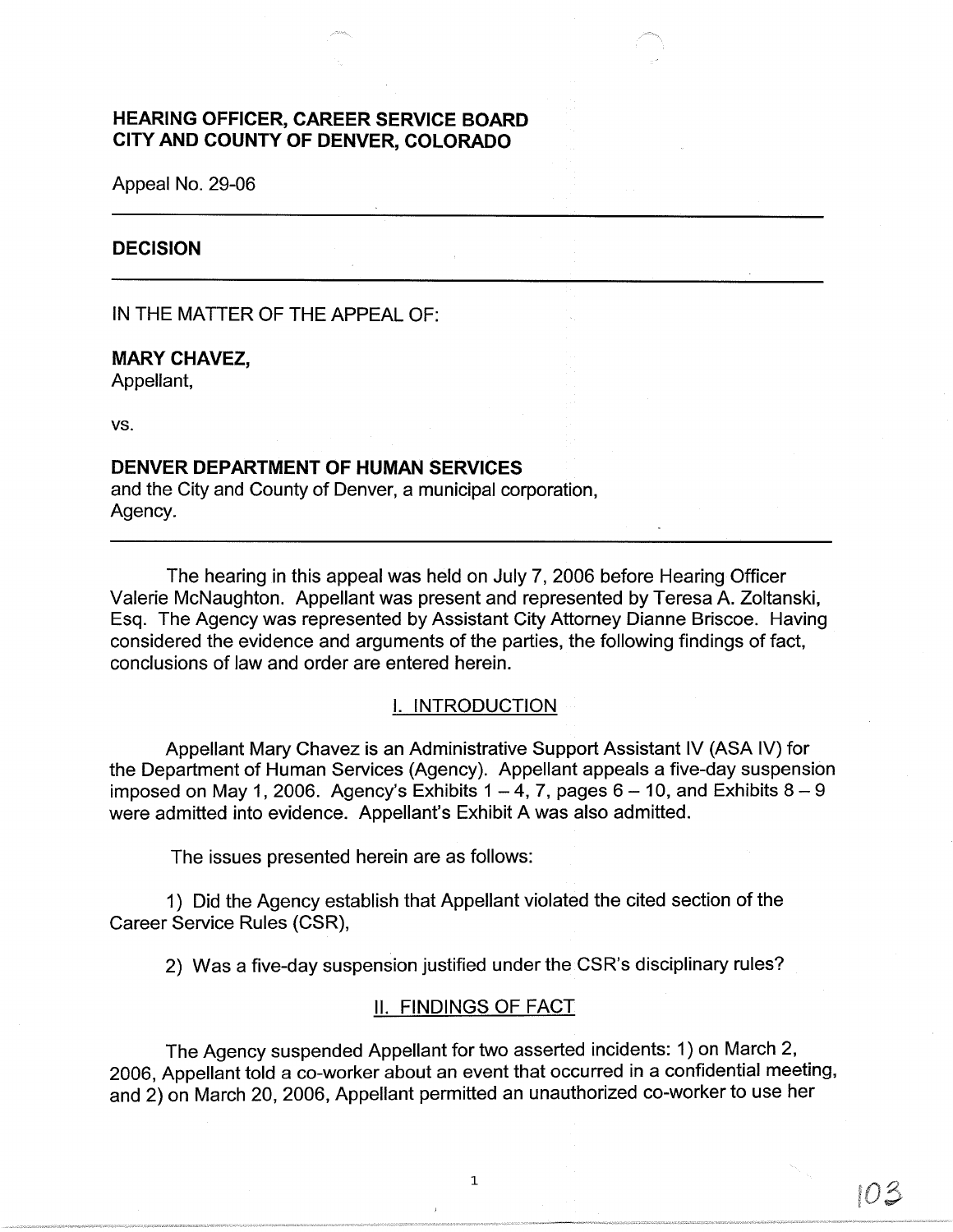computer and security access to view information in the secured CBMS database, in violation of the CBMS User Agreement. The letter of suspension noted two previous disciplinary actions: a March 1, 2006 verbal reprimand for failure to meet performance standards, and a written reprimand for discrimination on November 10, 2005. The disciplinary letter also noted that Appellant admitted both incidents at the predisciplinary meeting. Division Director Juanita Sanchez concluded that Appellant's actions on March  $2<sup>nd</sup>$  violated a directive to maintain confidentiality regarding the meeting, and that her March 20<sup>th</sup> actions violated the CBMS security policy she signed on Sept. 2, 2004. In view of the nature of the violations and previous discipline, a five-day suspension was imposed. [Exh. 1.] Appellant filed this appeal on May 8, 2006.

It is undisputed that Appellant was notified on March 14, 2006 that discipline was contemplated against her based only on the March  $2^{nd}$  incident. That notice was superceded by the March 29<sup>th</sup> letter after two employees informed her supervisor that they had observed another employee using Appellant's CBMS access on March  $20<sup>th</sup>$ . Exh. 2.] Both the March 29<sup>th</sup> predisciplinary letter and the May 1<sup>st</sup> disciplinary letter cite the Career Service rules in existence before their amendment effective March 15, 2006. [Exhs. 1, 2.]

At the hearing, Appellant testified that on March 1, 2006, she met with Senior Agency Personnel Analyst Tamara Tyler, former Operating Section Manager Christine Pacetti and co-worker Theresa Cisneros because she was not getting along with Ms. Cisneros. At the meeting, their relationship was discussed, and both were instructed that they had to get along. They were informed that they were not to discuss the contents of the meeting or the issues. Both said they understood. When she thought the meeting was at an end, Appellant asked if she could leave, and was told she could. Ms. Cisneros then stated she wanted to shake Appellant's hand. Appellant refused. The next day, Appellant commented to another co-worker named Dennis, "Do you believe she wanted to shake my hand?" Appellant recalled being told that the meeting was confidential, but she did not believe she was being ordered not to discuss what occurred after the meeting broke up, including the hand-shaking incident. Appellant testified she did not believe she got paid to get along with Ms. Cisneros. She stated their relationship is still strained because Ms. Cisneros watches Appellant and reports her to her supervisor if Appellant is on the phone too long or for other issues, including the March  $20<sup>th</sup>$  incident.

Appellant also testified that Denver Health employee Samantha Nuanez asked her if she could use her computer access to the Colorado Benefits Management System (CBMS) database containing human services case records. Appellant agreed, having forgotten that she was told at a February staff meeting that Samantha's access to the database had been removed. Appellant admitted her own access to the database is governed by the CBMS User Agreement, which states that a user shall not "knowingly permit unauthorized access by others to [CBMS] records." [Exh. 9.] Ms. Naunez used Appellant's access on March 20<sup>th</sup> for about two minutes to change a client's address and transfer the case to Arapahoe County, signing her own (Ms. Nuanez') name.

2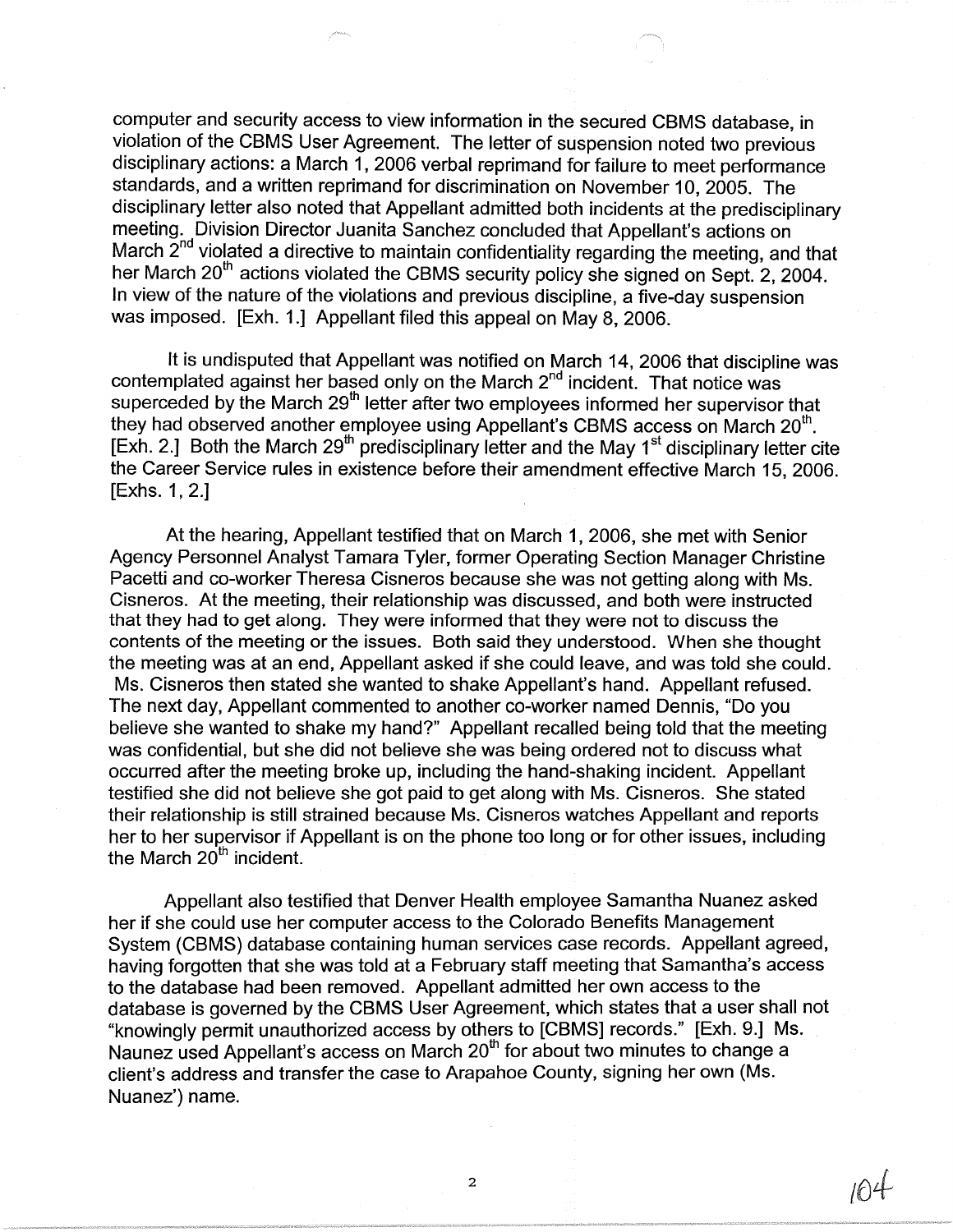Appellant stated that employees constantly help each other in order to get the work done, although they don't sit at each other's computers to do so. Appellant recalled that Ms. Cisneros had given Dennis her password on one occasion, but she did not report it since she had not herself witnessed the incident. Appellant believes other employees have violated the CBMS agreement, but that she was punished because Ms. Cisneros watches her in order to report any misconduct to the supervisor, Martha Calderon.

Ms. Cisneros reported both the March  $2^{nd}$  and  $20^{th}$  incidents to Ms. Calderon. [Exhs. 7, pp.  $6 - 7$ .] Ms. Calderon testified that Appellant and Ms. Cisneros had been engaged in conflict for six to eight months when the March  $1<sup>st</sup>$  meeting was called to attempt to improve their relationship. Ms. Calderon stated that Ms. Pacetti instructed them to keep the meeting confidential, told them she had every confidence they could work together, and gave them tips on how to improve their communication. After the meeting, Ms. Calderon noticed that conflict between the two seemed to lessen as measured by a decrease in complaints.

Ms. Tyler testified she explained the Career Service rule requiring that they maintain satisfactory work relationship, and that the meeting was confidential. She gave them tips on how to get along. Both indicated they understood. Ms. Cisneros told Appellant she just wanted to shake her hand, and Appellant replied that she did not want to. Ms. Tyler informed her that was okay.

Division Director Juanita Sanchez testified that she decided to impose a five-day suspension based upon the seriousness of the rules violated, in consideration of the discipline imposed for similar incidents. Ms. Sanchez testified she reviewed Appellant's personnel file and considered Appellant's longevity with the department and her good performance of her job responsibilities in determining the appropriate penalty.

#### Ill. **ANALYSIS**

In this de novo hearing on the appropriateness of the five-day suspension, the Agency has the burden to show by a preponderance of the evidence that Appellant violated the disciplinary rules as alleged, and that the discipline was within the range of discipline that can be imposed under these circumstances. Turner v. Rossmiller, 535 P.2d 751 (Colo. App. 1975.); In re Gustern, CSA 128-02, 20 (12/23/02).

### A. Effect of Amendment of Rules

The Agency claims that Appellant violated the rules cited in the disciplinary letter, despite the amendment of the rules which occurred between the two incidents of misconduct. The Agency argues that the amendment simply re-numbered the disciplinary rules. Appellant counters that the old rules have been repealed by the March 15<sup>th</sup> amendment of Rule 16, and therefore Appellant should not be found to have violated any current disciplinary rule by virtue of the March 20<sup>th</sup> incident.

 $105$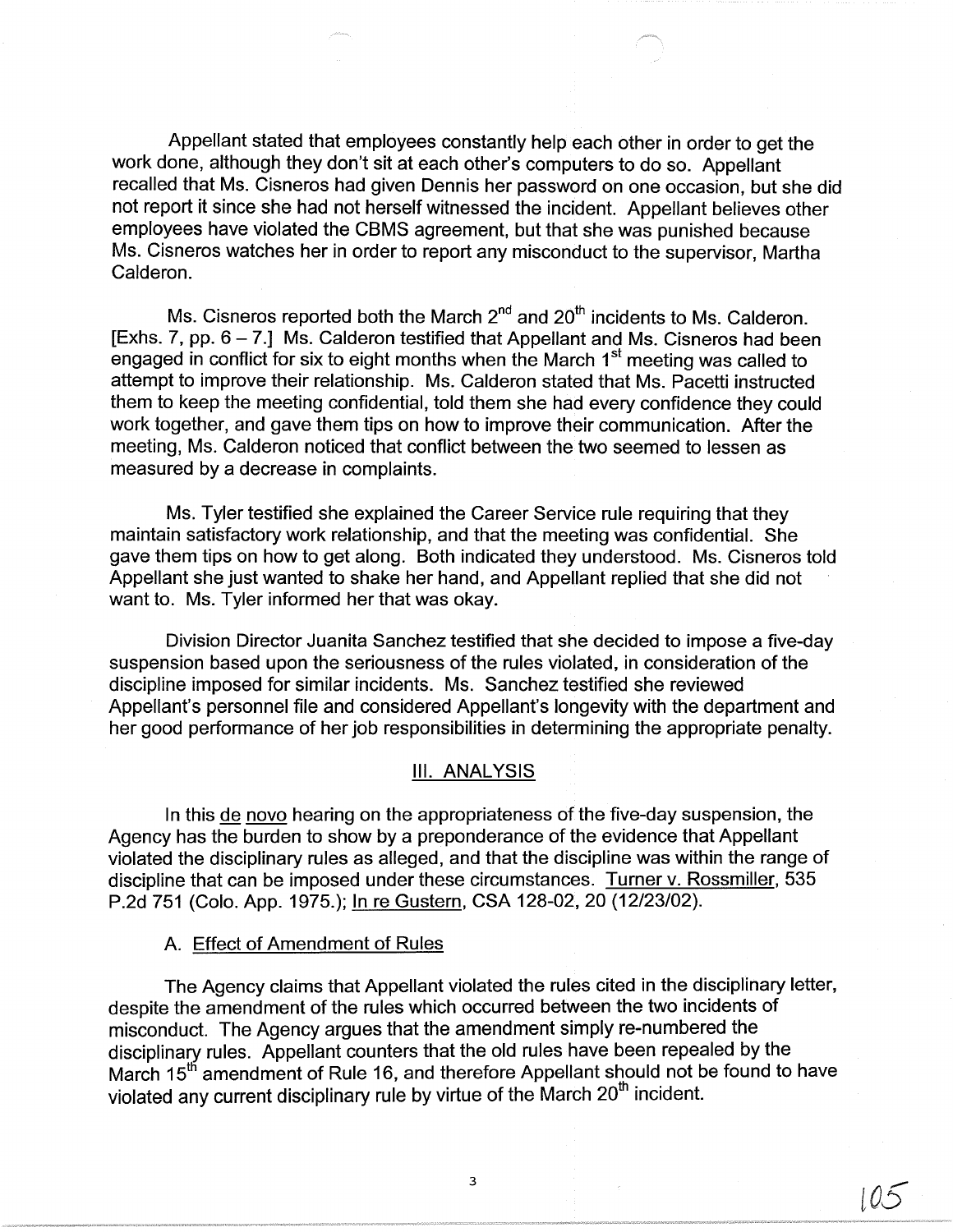On February 28, 2006, the Career Service Board adopted an amendment to Rule 16, to be effective March 15, 2006. The amendment is a comprehensive revision of the rule which maintains the principles of progressive discipline. The thirty-one subsections within former sections 16-50 and 16-51 identifying reasons for discipline were largely repeated or combined into twenty-six subsections from A to Z within new Rule 16-60. When considered as a whole, it is clear that the intent of this amendment was to overhaul and modernize the disciplinary rules for the convenience of the user. It is evident that the re-enactment of Rule 16 was not intended as a repeal of the former rules. "Effect of simultaneous repeal and re-enactment of all, or part, of legislative act", 77 Am.Jur.2d 336 (2004), citing Golden Valley County v. Lundin, 203 N.W. 317 (N.D. 1925).

Fairness compels that the rule in effect at the time of the conduct in question should be applied to determine whether a violation has occurred. Therefore, the former rules are applicable to the March  $2^{nd}$  incident, and the amended rules may apply to the conduct which took place on March 20<sup>th</sup>

### B. March 2. 2006: Statements Regarding Confidential Meeting

i. CSR § 16-50 A. 1 ). Gross negligence or willful neglect of duty

The Agency contends that Appellant was grossly negligent or willfully neglected her duties by her March 2<sup>nd</sup> statements to a co-worker that she refused to shake Ms. Cisneros' hand at their confidential meeting. Agency witness Calderon was not able to affirm that the action was performed with an intent to hurt anyone, and admitted the information was not obtained from official records. The testimony as a whole does not support a finding that the action was willful or grossly negligent, even though taken in a spirit inconsistent with both the order of confidentiality and the intent of the meeting to resolve the co-workers' continuing conflicts. The evidence indicates that Appellant was engaging in gossip at her co-worker's expense. That alone is not sufficient to establish a violation of this rule.

ii. CSR § 16-50 A. 7), Refusal to comply with orders or do assigned work

Appellant admitted that Ms. Tyler or Ms. Pacetti instructed her to keep the contents of the meeting confidential. The evidence indicated that the meeting was sensitive in nature, as it concerned the ongoing ill will between Appellant and Ms. Cisneros. Appellant ignored this order by her comments to a co-worker the day after the meeting. However, I find that Appellant's conduct did not demonstrate the required willfulness to prove a violation of this rule. Rather, the evidence indicates that Appellant made one critical observation about Ms. Cisneros to her co-worker that she believed concerned an after-meeting event. The comment made the co-worker uncomfortable because it invited him to take sides in the ongoing conflict, but the preponderance of the evidence does not indicate Appellant's comment was intended as a refusal to obey the order of confidentiality.

4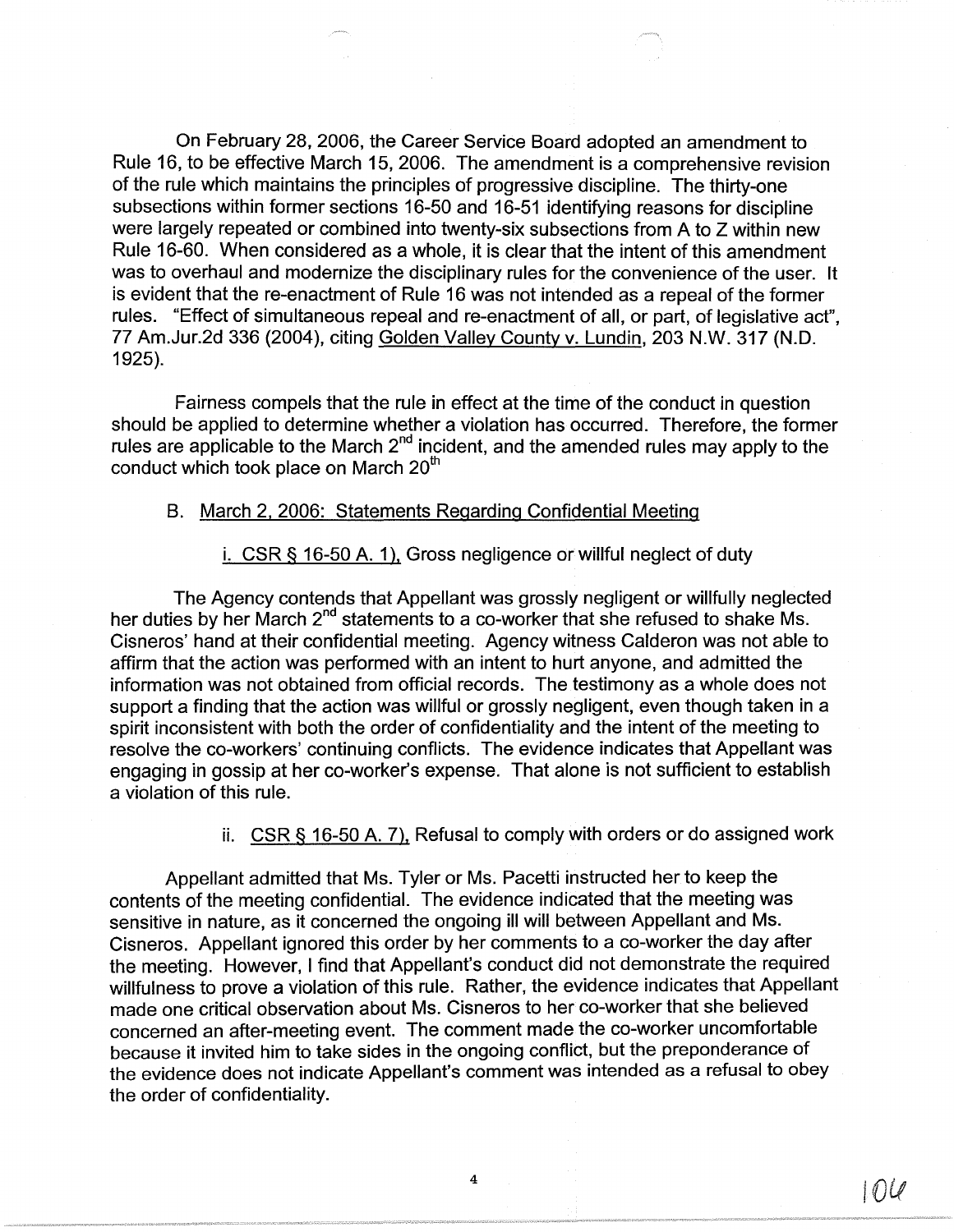iii.  $CSR S$  16-50 A. 16), Divulging confidential information from official records to unauthorized individuals

The Agency presented no evidence that the information disclosed by Appellant was contained in an official record, and therefore this violation has not been proven as to the March  $2^{nd}$  incident.

iv. CSR § 16-51 A. 4), Failure to maintain satisfactory working relationships

Appellant admitted that she does not get along with Ms. Cisneros, but claims she is not paid to do so. Appellant described their relationship as stressful and harassing. Appellant believes Ms. Cisneros purposely passes her desk numerous times if Appellant is on the phone "too long" so that Ms. Cisneros can report that conduct to their supervisor. Ms. Calderon, Ms. Tyler and Ms. Sanchez all testified that the problems between Appellant and Ms. Cisneros were disruptive to the work of the unit. The employee to whom Appellant made the remark told Ms. Calderon that Appellant "always wants to talk about what's going on with her and Theresa and it is very hard for him to get away . . . 'I just want this all to come to an end", Ms. Calderon quotes him as saying. [Exh. 5.] The evidence is clear that Appellant has failed to maintain a satisfactory relationship with her co-worker, in violation of this rule.

v. CSR § 16-51 A. 6), Carelessness in the performance of duties.

Since the Agency did not present any evidence that Appellant failed to perform an assigned duty by virtue of her comment to her co-worker, I find that the Agency did not establish that Appellant's March 2<sup>nd</sup> conduct was careless in violation of the rule. In re Martinez, CSA 19-05, 6 (6/27/05.)

vi. CSR § 16-51 A. 10), Failure to comply with instructions

Finally, the Agency claims Appellant failed to comply with her supervisor's instructions. Appellant admitted that she was instructed to treat the meeting and the issues confidential. Her explanation that the meeting had formally ended before the incident in question is not credible. While the Agency did not prove Appellant intentionally revealed confidential information, it did establish that Appellant's intentional actions failed to comply with instructions she remembered receiving. The Agency therefore proved Appellant violated this rule.

### C. March 20, 2006: Unauthorized Co-worker Access to Database

Appellant admitted at hearing that she permitted Ms. Nuanez to use her security code to access the CBMS database, in violation of the CBMS User Agreement. Appellant stated she had forgotten Ms. Nuanez' access privileges were removed, and that she was merely assisting a fellow employee to get necessary work done in

07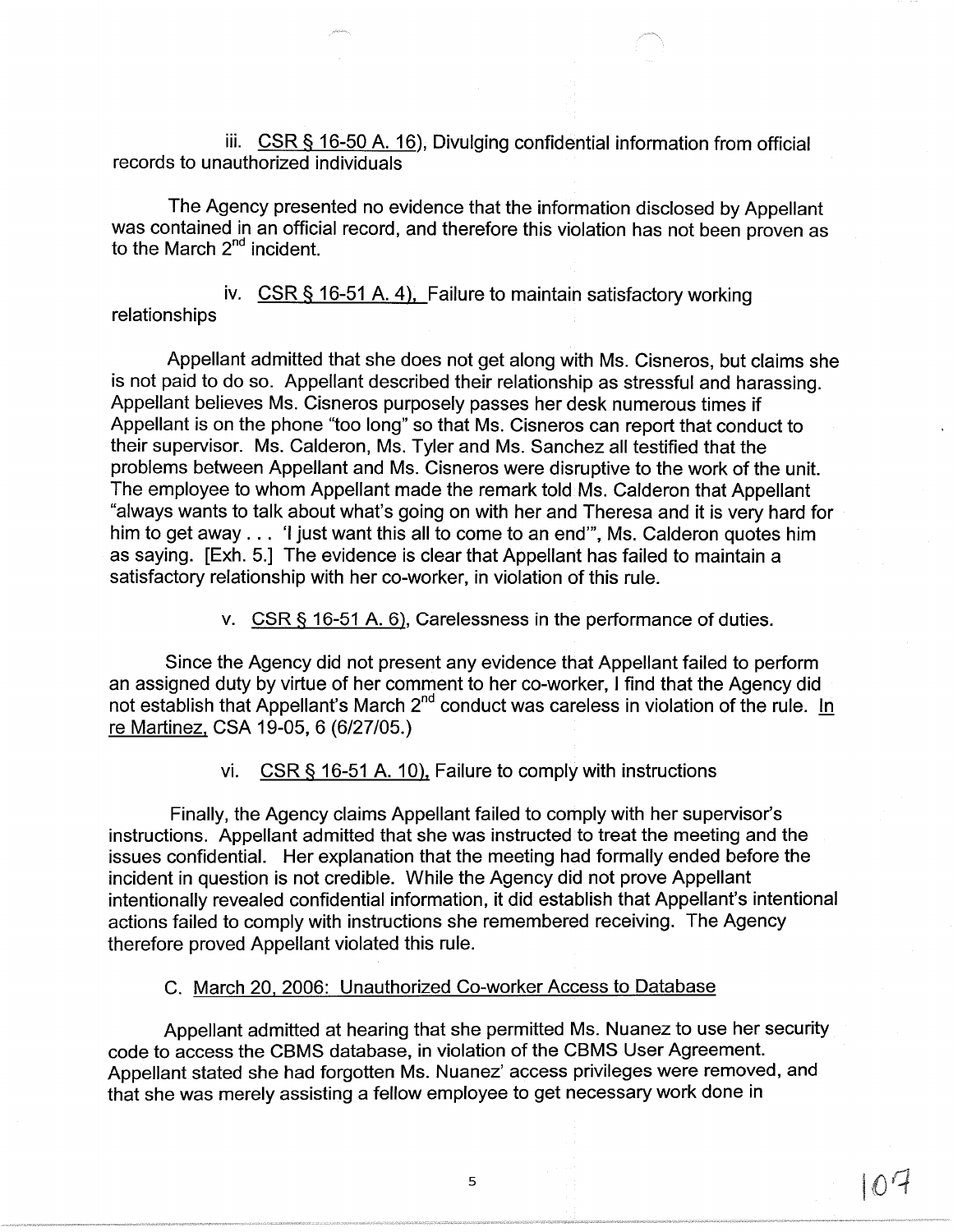permitting the access. The following rules issued effective March 15, 2006 are comparable to the rule violations cited in the May 1<sup>st</sup> disciplinary letter, and therefore gave the Appellant notice of prohibited workplace conduct.

i. CRS § 16-60 A. Neglect of Duty

The rules in effect as of the date of the CBMS incident include "neglect of duty." The undisputed evidence indicates that Appellant acted as she did in an effort to assist other employees in efficiently performing the work of the unit. Appellant did not neglect her duties by allowing Ms. Nuanez to access the database. The Agency thus failed to prove a violation of this rule.

ii. CRS § 16-60 J. Failing to comply with orders

Appellant admits she signed the security agreement that prohibited her from knowingly permitting unauthorized access to the database, and that she allowed a coworker whose access privileges had been removed to use her access to the database. The user agreement was a term and condition of Appellant's work, and Appellant was ordered to restrict Ms. Nuanez' access to CBMS. The Agency therefore proved that Appellant violated this rule.

iii. CRS § 16-60 W. Divulging Confidential or Otherwise Sensitive Information

This rule prohibits the disclosure of confidential or sensitive information. Although Appellant's actions could have indirectly resulted in such a disclosure to Ms. Nuanez, the undisputed evidence is that Ms. Nuanez made two simple changes to a client record. There is no evidence that Appellant divulged inappropriate information.

iv. CRS § 16-60 0. Failure to Maintain Satisfactory Working Relationships

The Agency did not submit any evidence showing that in permitting access to Ms. Nuanez, Appellant negatively affected any working relationships. Therefore, the Agency did not establish this violation.

v. CRS § 16-60 B. Carelessness in Performance of Duties

One month before this incident, Appellant was informed that Ms. Nuanez' access had been removed. An ordinarily careful employee would have made a mental or written note of this information, and would not have shared her password or codes with any employee unless sure of their right of access. The Agency proved that Appellant was careless in her duty to maintain the security of the database.